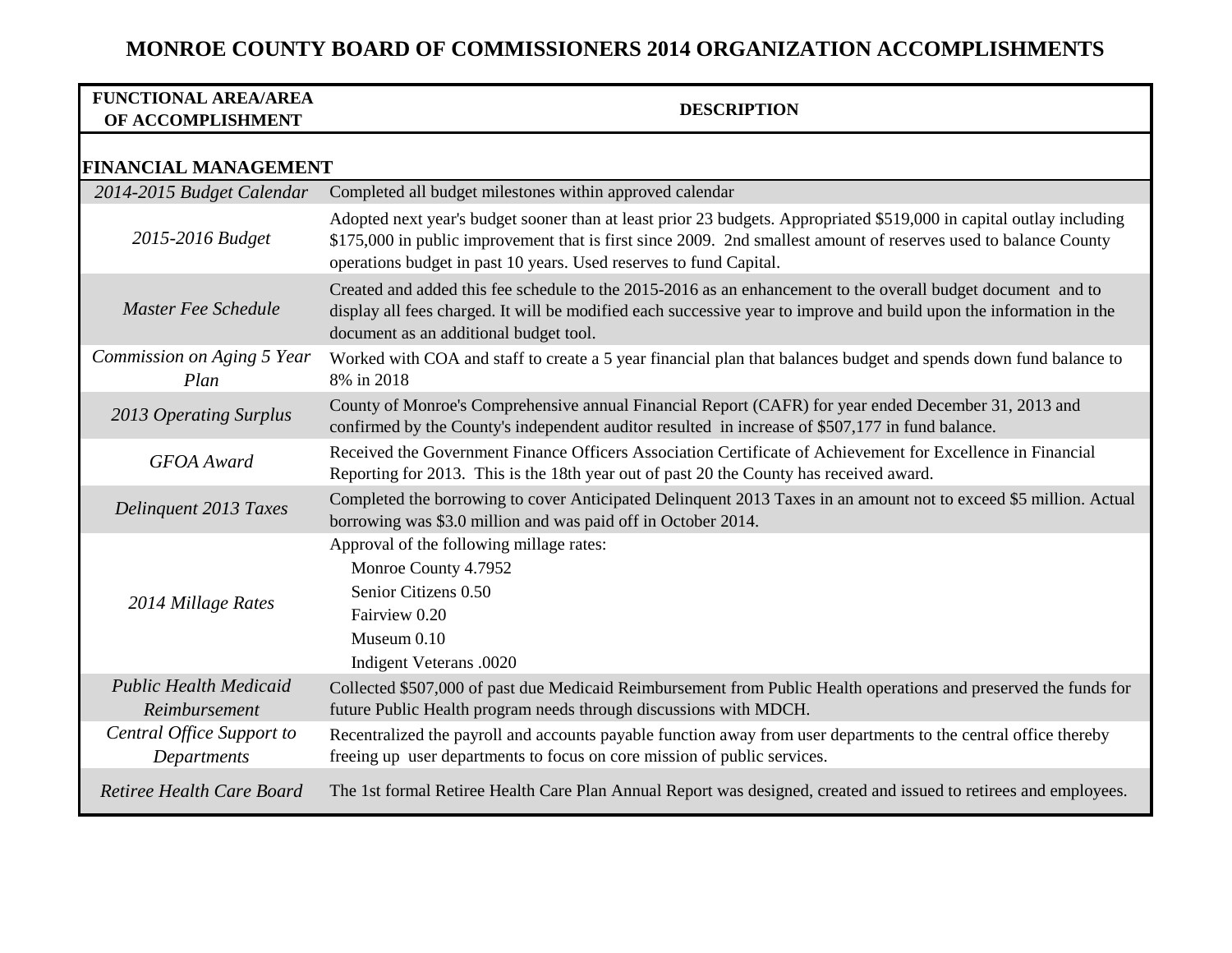| <b>FUNCTIONAL AREA/AREA</b><br>OF ACCOMPLISHMENT | <b>DESCRIPTION</b>                                                                                                                                                                                                                       |
|--------------------------------------------------|------------------------------------------------------------------------------------------------------------------------------------------------------------------------------------------------------------------------------------------|
|                                                  |                                                                                                                                                                                                                                          |
| <b>Refinanced Building Authority</b><br>Debt     | Refinanced \$6.5 million outstanding Building Authority debt, saving the County Fair, Library System, & Mental<br>Health Authority \$409,000                                                                                             |
| <b>Bond Financing PA 342</b>                     | Issued \$2.12 million of bonds at an interest rate of 2.01% for the Mason Run Drainage District                                                                                                                                          |
| <b>Pension Analysis</b>                          | Completed the pension investment analysis for the past 15 year period of time. Received printed and verbal report.<br>Referred to pension board for response/action.                                                                     |
| <b>EMPLOYEE RELATIONS</b>                        |                                                                                                                                                                                                                                          |
| <b>Collective Bargaining</b>                     | Approved the collecting bargaining agreements for the following:                                                                                                                                                                         |
|                                                  | Monroe County 9-1-1 District Board for dispatchers                                                                                                                                                                                       |
|                                                  | Monroe County Central Dispatch Supervisors Association (Communications Supervisors)                                                                                                                                                      |
|                                                  | Michigan Nursing Association Nurses at Public Health                                                                                                                                                                                     |
|                                                  | Technical, Professional, and Office Workers Association of Michigan (TPOAM)                                                                                                                                                              |
| <b>Wellness Day Program</b>                      | Sponsored a one day wealth and fitness day for employees and retirees. Included retirement planning, financial<br>services, health counseling and flu shots as part of the day's events.                                                 |
| <b>RISK MANAGEMENT</b>                           |                                                                                                                                                                                                                                          |
| Litigation                                       | Reduced open litigation to one case, lowest in 30 years.                                                                                                                                                                                 |
| Fermi                                            | Conducted the 1st Fermi II Hostile Action Exercise - very good grades on performance of 17 out 17 criteria met.                                                                                                                          |
| <b>MMRMA</b> Award                               | Applied for and received Michigan Municipal Risk Management Authority Member Recognition Award for Electronic<br>Medical Records at Jail. A \$5,000 award on top of the 50% funding from MMRMA for the project's implementation<br>cost. |
| <b>INTERGOVERNMENTAL</b>                         |                                                                                                                                                                                                                                          |
| Policy 202                                       | Board of Commissioners approved policy 202 regarding Transparency with County Boards and Commissions                                                                                                                                     |
|                                                  | County Web site has been updated and now posts every Board and Commission packet (Exception is Pension.)                                                                                                                                 |
| <b>Policy Revision</b>                           | Revised and updated Investment Management Policy with County Treasurer.                                                                                                                                                                  |
| Monroe County Road                               | Changed Road Commissioners to appointed from elected to provide for enhanced Board oversight.                                                                                                                                            |
| Commission                                       | Set to make appointments for 3 terms of office ending 12/31/2014.                                                                                                                                                                        |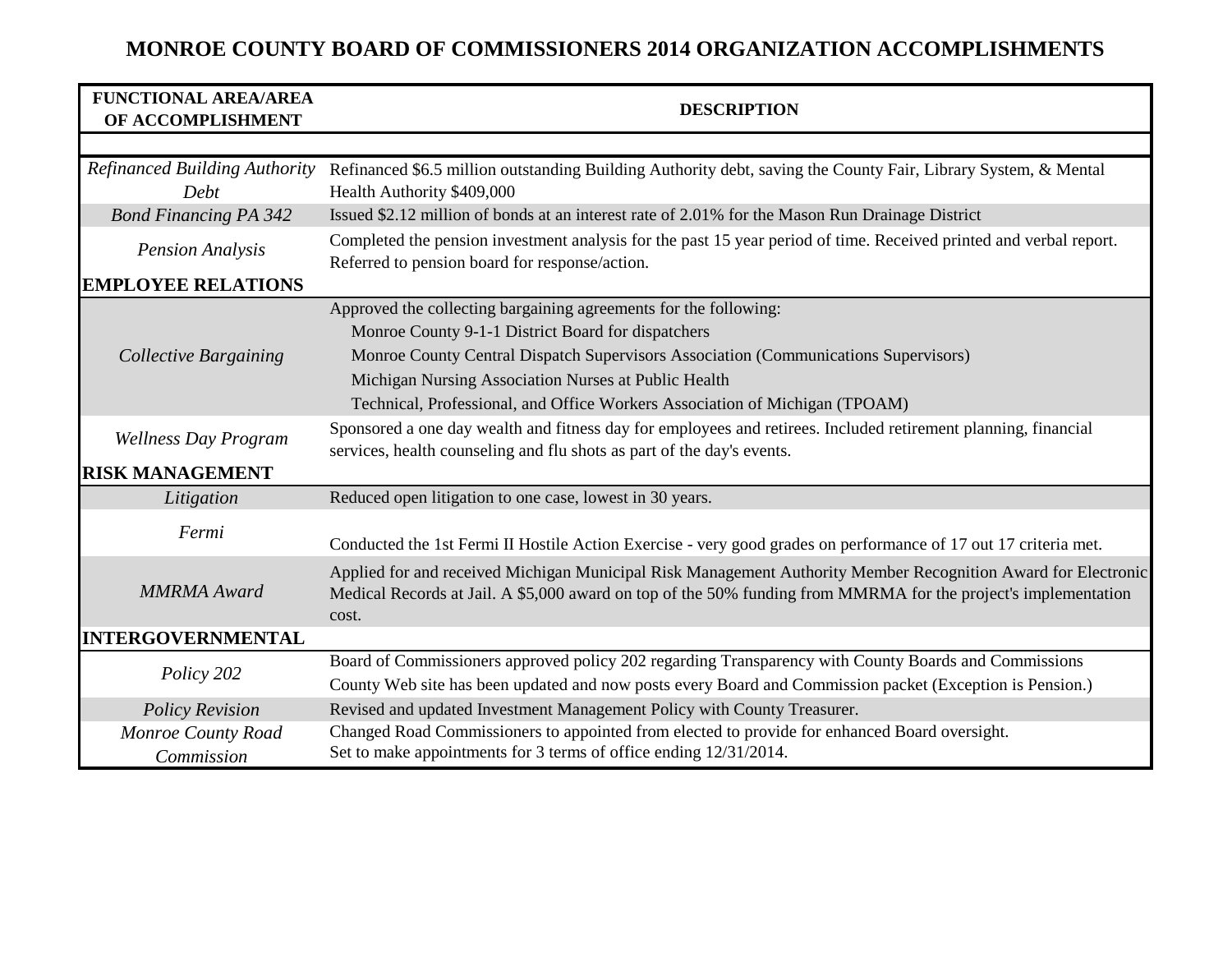| <b>FUNCTIONAL AREA/AREA</b><br>OF ACCOMPLISHMENT      | <b>DESCRIPTION</b>                                                                                                                                                                                                                                                                                                                                                                                                                                                                                                                                           |
|-------------------------------------------------------|--------------------------------------------------------------------------------------------------------------------------------------------------------------------------------------------------------------------------------------------------------------------------------------------------------------------------------------------------------------------------------------------------------------------------------------------------------------------------------------------------------------------------------------------------------------|
|                                                       |                                                                                                                                                                                                                                                                                                                                                                                                                                                                                                                                                              |
| <b>Elected Officials Compensation</b><br>Analysis     | Comprehensive Compensation Analysis Report prepared and provided to Board of Commissioners and used to<br>formulate recommendation acted on at October 21 meeting. Follows Board action earlier in year to eliminate<br>Compensation Commission.                                                                                                                                                                                                                                                                                                             |
| Mental Health Collaborative<br>Agreement              | Drafted and executed the collaborative treatment and assistance program agreement with Mental Health Authority,<br>County Courts and Sheriff's Office.                                                                                                                                                                                                                                                                                                                                                                                                       |
| Snow/Winter Weather<br><b>Emergency Policy</b>        | Drafted and executed new policy working with Sheriff, Central Dispatch, EMD and Road Commission. Placed policy<br>into effect during the winter season and staff is expanding capacity with Facebook page for upcoming season.                                                                                                                                                                                                                                                                                                                               |
| Ice Breaker Neah Bay                                  | Worked with City of Monroe to bring ice breaker to Monroe Harbor March 20 to assist in flood mitigation efforts<br>along the River Raisin.                                                                                                                                                                                                                                                                                                                                                                                                                   |
| Mental Health Partnership of                          | Approved the Resolution Establishing Agreement with Community Mental Health Partnership of Southeast Michigan<br>and appointe County representatives to the Substance Use Disorder Oversight Policy Board                                                                                                                                                                                                                                                                                                                                                    |
| <b>River Raisin Access Lease</b>                      | Drafted and executed agreement with Raisinville Township through Parks & Recreation Commission to provide<br>access site to river for recreational opportunities.                                                                                                                                                                                                                                                                                                                                                                                            |
| <b>GRANTS</b>                                         |                                                                                                                                                                                                                                                                                                                                                                                                                                                                                                                                                              |
| <b>Sheriff Grants</b>                                 | Safe Communities Grant - FY 2014 Seatbelts / Impaired Driving Enforcement \$88,000.00<br>Edward Byrne Memorial Justice Assistance Grant (JAG) FY 2014 \$17, 524                                                                                                                                                                                                                                                                                                                                                                                              |
| <b>Rental Rehabilitation Grant</b>                    | Approved Rental Rehabilitation Grant on behalf of the Monroe County Opportunity Program for project specific to the<br>Village of Dundee in an amount not to exceed \$400,000                                                                                                                                                                                                                                                                                                                                                                                |
| <b>Received Community</b><br><b>Corrections Grant</b> | Community Corrections grant in the amount of \$199,764 and is used to fund six jail alternative programs including the<br>associated administrative costs.                                                                                                                                                                                                                                                                                                                                                                                                   |
| Jail Mental Health Diversion                          | Grant from the Michigan Department of Community Health in the amount of \$121,000 effective January 1, 2015 for a<br>pilot Jail Diversion Initiative to cover staffing and program expenses.                                                                                                                                                                                                                                                                                                                                                                 |
| <b>Housing Rehabilitation</b>                         | Sought grant funding for housing rehabilitations in Village of Dundee for a total amount of \$400,000                                                                                                                                                                                                                                                                                                                                                                                                                                                        |
| <b>OPERATIONS</b>                                     |                                                                                                                                                                                                                                                                                                                                                                                                                                                                                                                                                              |
| <b>Enhance Public Safety</b>                          | Funded the hire of three additional Monroe County Deputies to enhance public safety.<br>Funded a new 911 Telephone System at a cost of \$137,000 that went live November 19, 2014.<br>Established & approved minimum standards for Public Safety Radio talk groups through Central Dispatch<br>Developed partnership with Drug Coalition and funded 2 drug take back events in County.<br>Purchase and deployment of 22 new laptop computers in Sheriff Road Patrol Vehicles and update of<br>equipment, software and connectivity for improved reliability. |